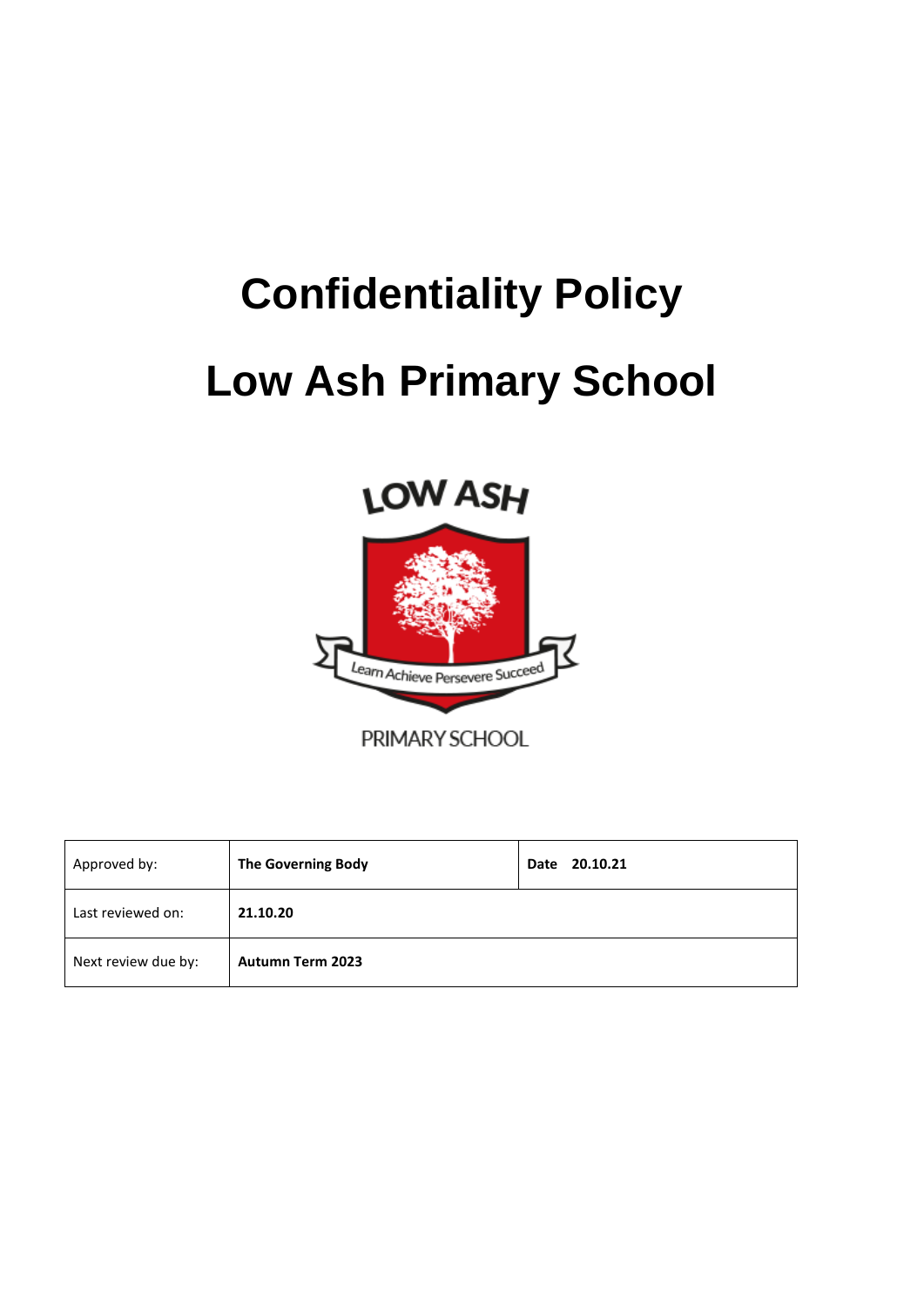#### **Aim**

To protect the individual at all times and to give staff (including students and volunteers) clear, unambiguous guidance regarding their legal and professional roles to ensure good practice throughout school which is understood by pupils, parents/carers and staff.

### **Rationale**

Low Ash Primary School seeks to put the child at the heart of the learning process and to provide a safe and secure learning environment. In carrying out their duties, staff at the school will handle a range of information about children and their families. Information about members of staff is also held by the school.

Low Ash Primary School recognises its responsibility to use, hold and safeguard information appropriately and is committed to address issues that may arise about confidentiality. Sharing information unnecessarily is an erosion of trust. The school is mindful that it is placed in a position of trust by all stakeholders and there is an expectation that a professional approach will be used in all matters of confidentiality.

#### **Objectives**

- 1. To provide consistent messages in school about handling information about children and their families.
- 2. To foster an ethos of trust within the school.
- 3. To ensure that all staff, pupils and parents/carers are aware of the school's confidentiality protocol and procedures.
- 4. To ensure that pupils, parents and carers know that staff cannot offer unconditional confidentiality, particularly with regard to safeguarding children.
- 5. To acknowledge that school staff have a duty to work with other professional agencies in the interests of children, sharing information appropriately and acting within recognised procedures.
- 6. To ensure that parents and carers know that they have a right of access to school records held on their child, but not to any records for any child for whom they do not hold parental responsibility.

This policy is intended to be used in conjunction with the following school policies:

- Data Protection
- Record Management
- Child Protection, Safeguarding (and related appendices)
- Anti-bullying
- Freedom of Information
- **Whistleblowing**
- E-Safety
- **Disciplinary**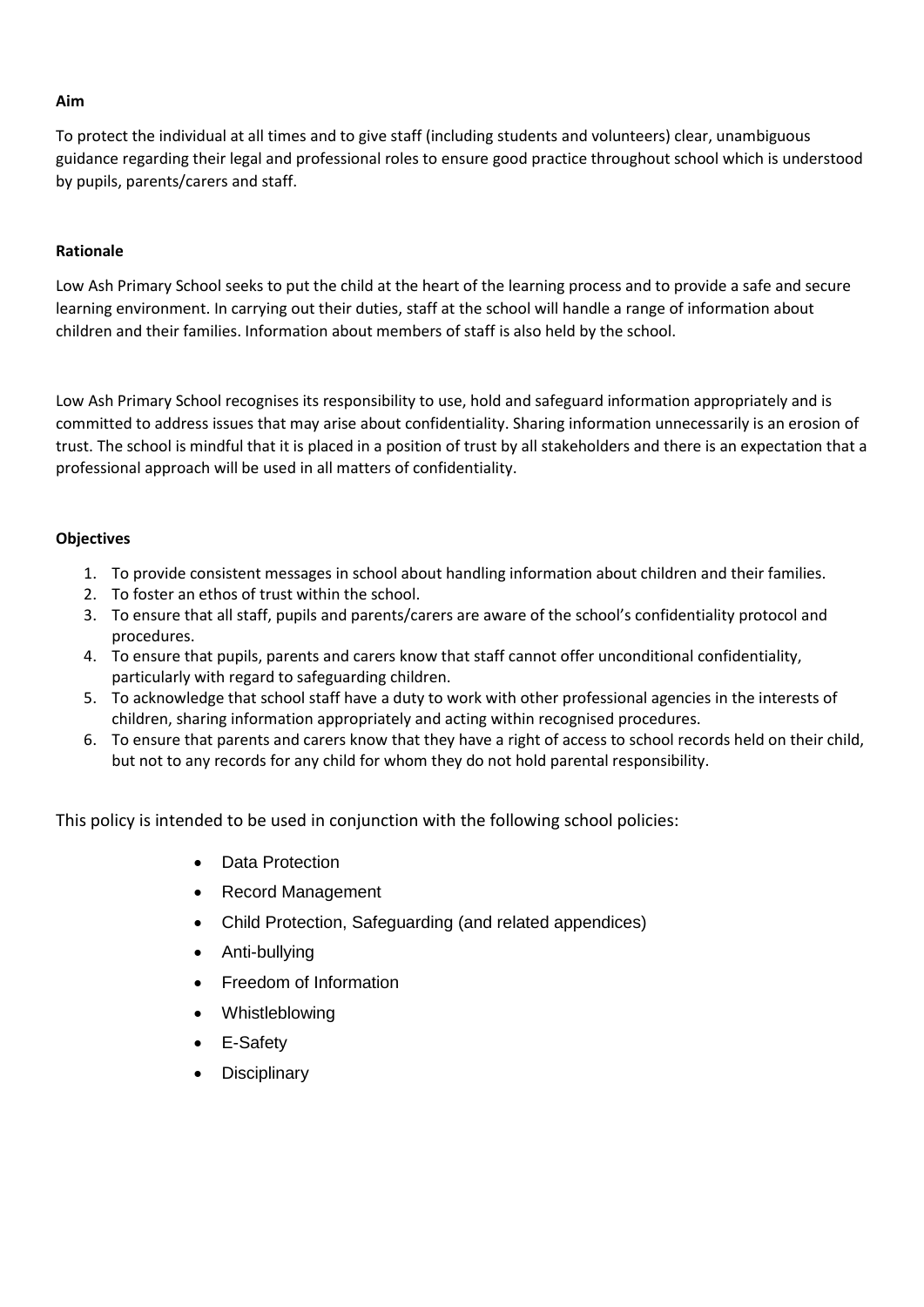#### **Guidelines**

- 1. All information about individuals is private and should only be shared on a need to know basis.
- 2. All social services, medical and personal information is held in a safe and secure place which cannot be accessed by individuals other than authorised school staff.
- 3. The school continues to actively promote a positive ethos and respect so that individuals feel they can approach staff who will act professionally.
- 4. Staff are aware of the need to handle all issues and information about the range of children and their families with sensitivity.
- 5. Staff who are also a parent/carer of a child in school, and parent volunteers in school should be aware of their 'dual role' and take particular care to maintain confidentiality.
- 6. Staff, pupils and parents/carers need to be aware that the school cannot guarantee total confidentiality and that the school has a duty to report child protection issues.

## **Definitions**

- 1.1. For the purpose of this policy, '**confidentiality**' is an understanding that any information shared with someone in trust will only be passed on to a third party with the prior agreement of the person disclosing it.
- 1.2. Within this policy, a '**disclosure**' is the sharing of any private information; this term does not solely relate to child protection issues.
- 1.3. The term '**limited confidentiality**' refers to the disclosure of information with professional colleagues; however, the confider would not be identified except in pre-determined circumstances.

# 2. **Confidentiality and child protection**

- 2.1 Low Ash Primary School aims to strike a balance between confidentiality and trust, ensuring the safety, wellbeing and protection of our pupils.
- 2.2. Staff members and volunteers alike will pass on information if they believe a child is at risk of harm, otherwise, staff are not obliged to break confidentiality.
- 2.3. In almost all cases of disclosure, limited confidentiality is always on offer.
- 2.4. Staff members and volunteers will use their own professional judgement when considering whether to inform a child that a disclosure may be made in confidence and whether such confidence could remain having heard the information, bearing in mind that staff can never guarantee absolute confidentiality to pupils.
- 2.5. At Low Ash Primary, the named people for Child Protection (Co-Headteachers, Deputy Headteacher, Assistant Headteacher, Inclusion Leader (DSL) are to be informed of all incidents regarding child protection concerns which are highlighted by a volunteer, parent/carer or other external party to the school.
- 2.6. Staff members are contractually obliged to immediately inform the named people for child protection of any concerns regarding a pupil's safety or welfare.
- 2.7. Any concerns raised over a child's welfare and safety will be reported immediately to ensure that any intervention necessary to protect the child is accessed as early as possible.
- 2.8. Staff members are not obliged to inform the police on most matters relating to illegal activity, such as illegal drugs or assaults. These will be assessed on a case-by-case basis with the support of the Senior Leadership Team.
- 2.9. Staff are aware that effective sex and relationship education or discussion of PSHE issues may result in the disclosure of a child protection issue.